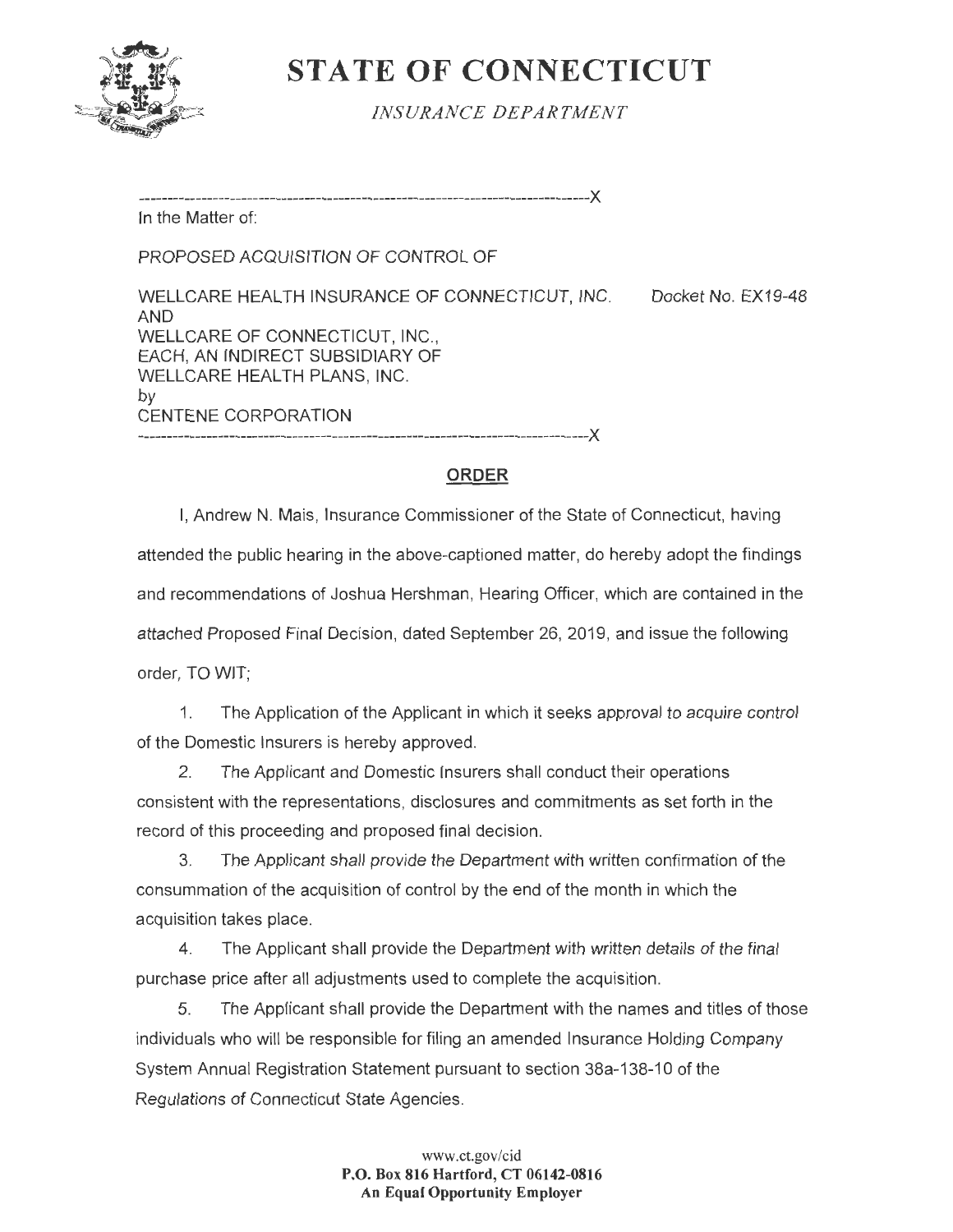6. Within fifteen ( 15) days following the end of the month in which the Proposed Acquisition is consummated, the Domestic Insurers shall file an amended Insurance Holding Company System Annual Registration Statement pursuant to section 38a-138- 10 of the Regulations of Connecticut State Agencies.

7. For the two (2) year period following the consummation of the Proposed Acquisition, prior approval of the Commissioner will be required with respect to any dividends paid by the Domestic Insurers.

8. The Domestic Insurers shall maintain employee levels at least consistent with the current staffing levels of fifty-one (51) persons located in Connecticut and the offices of WellCare of Connecticut, Inc. will remain in Connecticut for at least four (4) years following the consummation of the Proposed Acquisition.

9. The Domestic Insurers shall continue to maintain their books and records in their current approved locations and shall make all such items available for inspection by the Commissioner at any time.

10. If the Proposed Acquisition is not Consummated within three (3) months of the date of this Order and the Applicant intends to consummate the Proposed Acquisition, the Applicant shall submit to the Commissioner a statement, which shall include (i) the reason for the Applicant's inability to consummate the Proposed Acquisition; (ii) any material changes in the information contained in the Application; and (iii) the current financial statements of the Applicant and the Domestic Insurers.

11 . The Applicant shall pay any expenses incurred by the Commissioner in connection with the Department's review of the Application pursuant to General Statutes § 38a-132 (c).

Dated at Hartford, Connecticut, this 26th day of September, 2019.

Andrew N. Mais Insurance Commissioner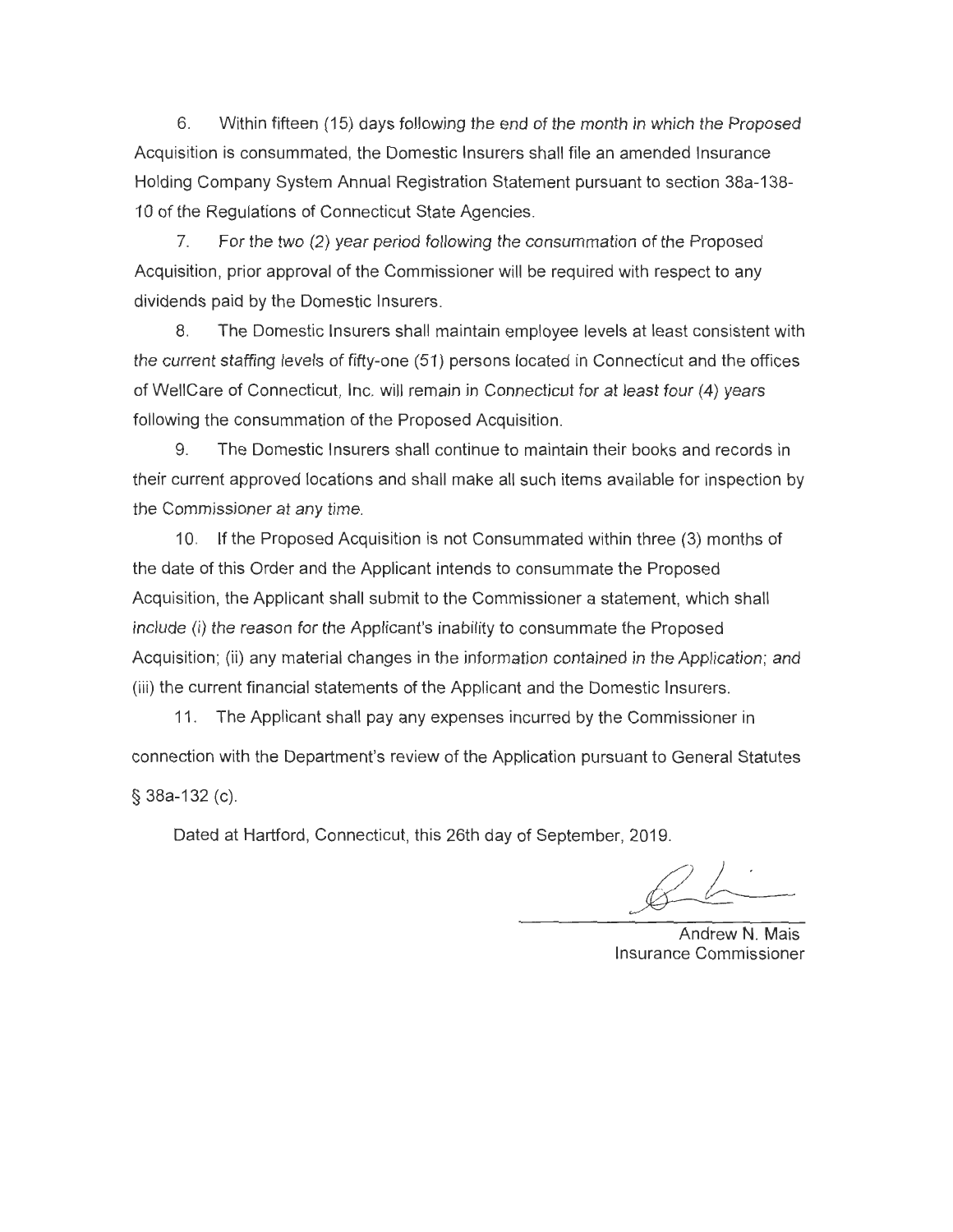

**STATE OF CONNECTICUT** 

INSURANCE DEPARTMENT

-------------------------------------------------------------------------------><

In the Matter of:

PROPOSED ACQUISITION OF CONTROL OF

WELLCARE HEALTH INSURANCE OF CONNECTICUT, INC. Docket No. EX19-48 AND WELLCARE OF CONNECTICUT, INC., EACH, AN INDIRECT SUBSIDIARY OF WELLCARE HEALTH PLANS, INC. by CENTENE CORPORATION -------------------------------------------------------------------------------><

# **PROPOSED FINAL DECISION**

# **I. INTRODUCTION**

Centene Corporation ("Centene" or "Applicant") seeks the approval of the Insurance Commissioner of the State of Connecticut for the proposed acquisition of control ("Proposed Acquisition") of the Connecticut domestic insurers WellCare Health Insurance of Connecticut, Inc. and WellCare of Connecticut, Inc. (collectively "Domestic Insurers") each, an indirect subsidiary of WellCare Health Plans, lnc.("WellCare"), pursuant to an Amended and Restated Form A dated August 16, 2019 ("Application") filed with the Connecticut Insurance Department ("Department") in accordance with General Statutes§ 38a-130 and section 38a-138-6 of the Regulations of Connecticut State Agencies.

The Proposed Acquisition will be effected pursuant to the terms of the Agreement and Plan of Merger ("Agreement") between by and among the Domestic Insurers and the Applicant, dated as of March 26, 2019.

The Insurance Commissioner ("Commissioner"), is required by General Statutes § 38a-132 and section 38a-138-6 of the Regulations of Connecticut State Agencies to hold a public hearing on the Proposed Acquisition of the Domestic Insurers within thirty (30) days after the Commissioner determines that the Application is complete in all respects. In this regard, the Department staff reviewed the original Form A dated May 7, 2019 and

> www.ct.gov/cid **P.O. Box 816 Hartford, CT 06142-0816**

> > **An Equal Opportunity Employer**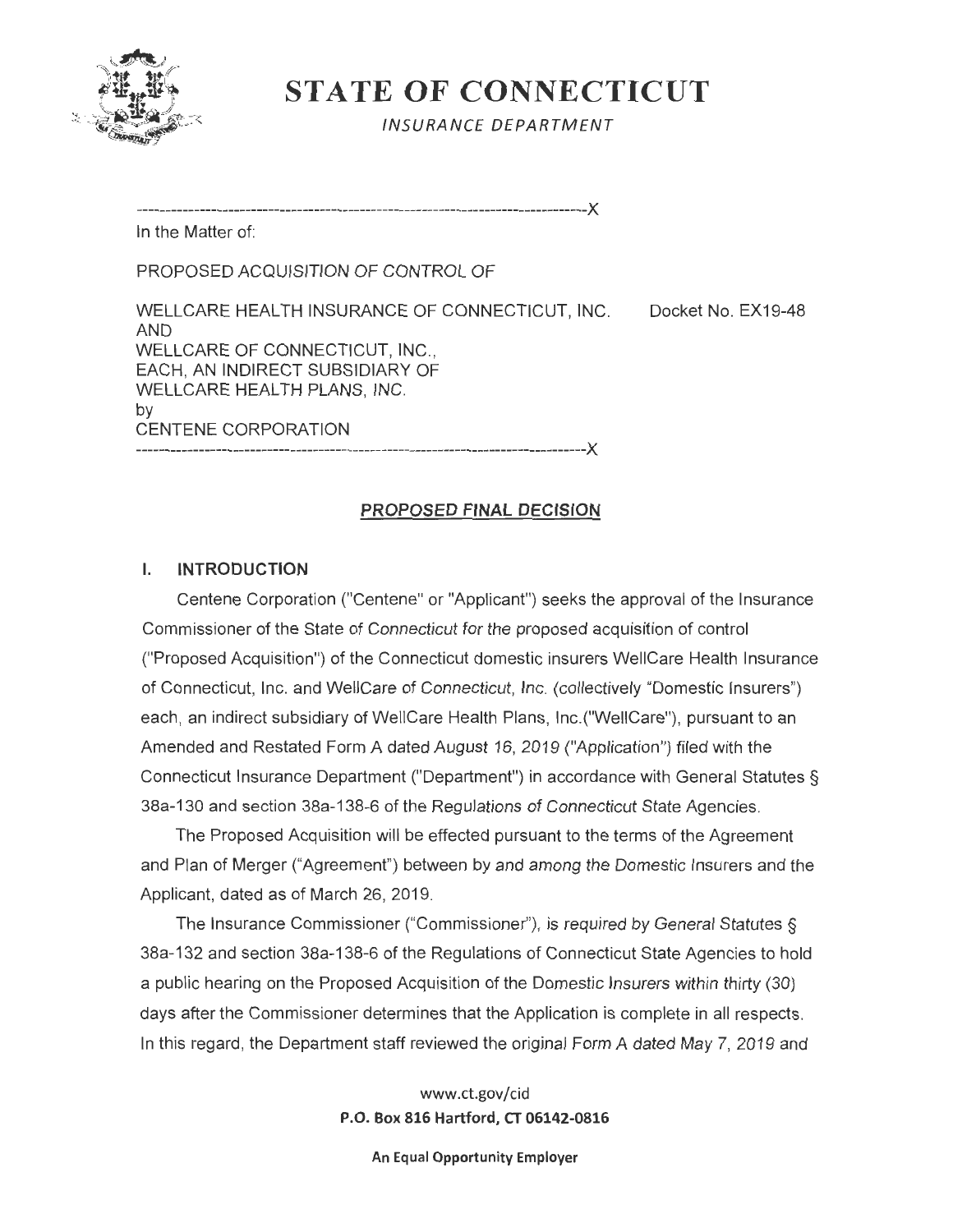thereafter requested the Applicant to file supplemental information. On August 16, 2019, the Applicant filed an Amended and Restated Form A, the Application, with the Department which amends and restates portions of the original Form A text and also includes certain new and revised exhibits.

Based on a determination that the Application was substantially complete, the Commissioner issued a notice of public hearing dated August 20, 2019, in which he ordered that the public hearing be held on September 11 , 2019 concerning the application for approval of the Proposed Acquisition of the Domestic Insurers. The hearing notice was subsequently published in the Hartford Courant, once a week for two consecutive weeks . The notice of hearing was also filed by the Department with the Office of the Secretary of the State on August 20, 2019 and was published on the Department's internet website. In accordance with section 38a-8-48 of the Regulations of Connecticut State Agencies , the Applicant and the Domestic Insurers were designated as parties to this proceeding.

On August 22, 2019, the Commissioner appointed the undersigned to serve as Hearing Officer in this proceeding.

On September 11 , 2019, the public hearing on the Proposed Acquisition of the Domestic Insurers was held before the undersigned.

Todd E. Freed, Esq. of Skadden, Arps, Slate, Meagher & Flom , LLP, and Elizabeth P. Retersdorf, Esq. of Day Pitney, LLP, represented Centene Corporation. Keith Williamson, Executive vice President, General Counsel and Secretary of Centene; Christopher Koster, Senior Vice President, Corporate Services for Centene; and Lisa Brubaker, Senior Vice President, Corporate Quality and Risk Adjustment, Interim CEO, Medicare Solutions for Centene, testified at the public hearing on behalf of the Applicant.

Ashlee M. Knuckey, Esq . and Alexandra J. Cavaliere, Esq. of Locke Lord, LLP, represented WellCare Health Insurance of Connecticut, Inc., WellCare of Connecticut, Inc., and WellCare Health Plans, Inc. Lisa Wright, Regional President, Medicare North Division of WellCare Health Plans, Inc. testified at the public hearing on behalf of the Domestic Insurers.

The following Department staff participated in the public hearing: Kathy Belfi, Director of Financial Regulation, Lynn Reed, Insurance Certified Supervising Examiner, Paul Moya, Insurance Financial Examiner, and Jared Kosky, Esq., Counsel to the Insurance Department.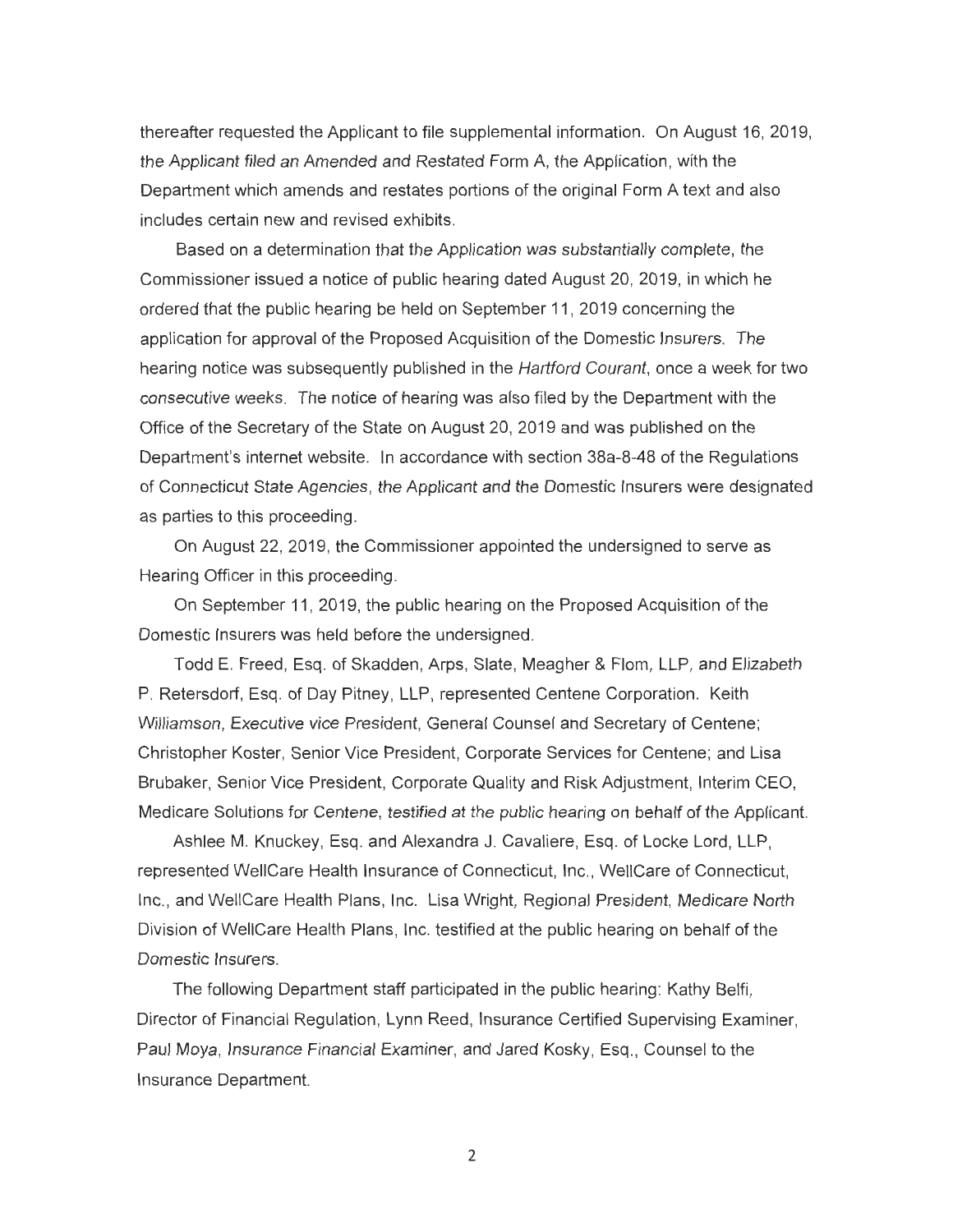Pursuant to the published hearing notice, the public was given an opportunity to speak at the hearing or to submit written comments on the Application with respect to the issues to be considered by the Commissioner. No oral or written comments on the Application were received.

#### II. **FINDINGS OF FACT**

After reviewing the exhibits entered into record of this proceeding, and based on the written and oral testimony of the witnesses, the undersigned makes the following findings of facts:

- 1. Centene Corporation is a publicly traded Delaware corporation with a business address of 7700 Forsyth Boulevard, St. Louis, Missouri 63105. It operates as a diversified, multi-national healthcare enterprise that provides a portfolio of services to government-sponsored and commercial healthcare programs, focusing on under-insured and uninsured individuals.
- 2. WellCare Health Insurance of Connecticut, Inc. ("WHIC'') is a Connecticut domiciled life and health insurer with a business address of 8735 Henderson Road, Tampa, Florida 33634. It is currently authorized to conduct health business in one (1) state and has not yet engaged in the sale of insurance products.
- 3. WellCare of Connecticut, Inc. ("WCC") is a Connecticut domiciled health care center with a business address of 2319 Whitney Avenue, Sixth Floor, Hamden, Connecticut 06518. It is currently authorized to conduct health business in two (2) states and has been engaged in the sale of insurance products since 1995.
- 4. Each of the Domestic Insurers is a direct, wholly owned subsidiary of the WellCare Management Group, Inc., a New York corporation, which is, in turn, a direct, wholly owned subsidiary of WCG Health Management, Inc., a Delaware corporation, which is, in turn, a direct, wholly owned subsidiary of WellCare Health Plans, Inc., a publicly traded Delaware corporation.
- 5. The proposed acquisition of control of the Domestic Insurers will occur through a series of mergers. On March 26, 2019, the Applicant, WellCare, and two newly formed, wholly owned subsidiaries of Centene entered into a Merger Agreement. The practical effect of the merger transaction is to replace the public common stockholders of WellCare with Centene, with post-closing WellCare becoming a wholly owned subsidiary of Centene. The merger transaction is valued on an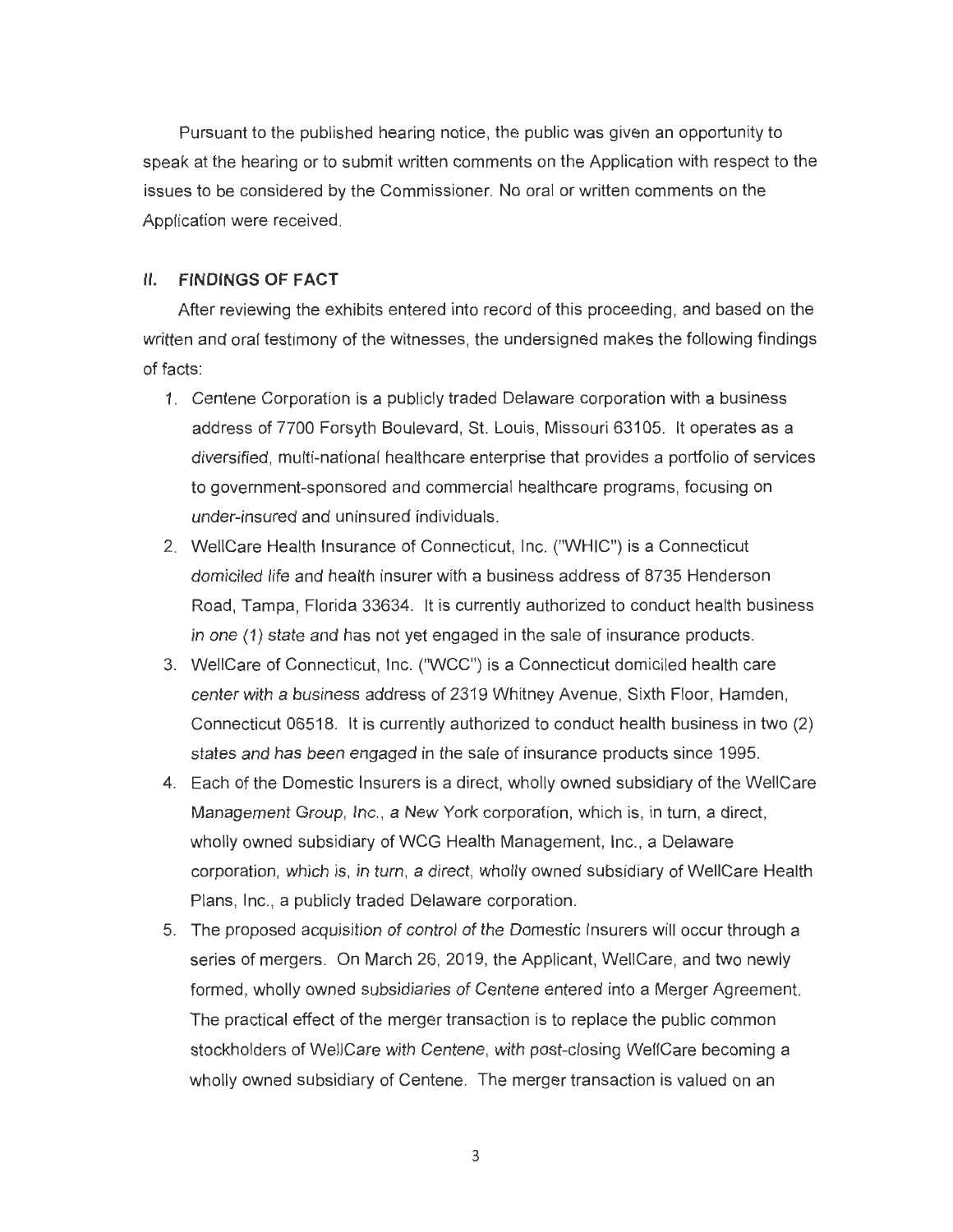enterprise value basis at approximately \$17 .3 billion, based on closing stock prices as of March 26, 2019.

- 6. The \$17.3 billion value consists of the following : (a) shares of Centene common stock with a value of approximately \$9.4 billion , (b) cash consideration of approximately \$6.1 billion, (c) the rollover of existing WellCare restricted stock units and performance stock units with a value of approximately \$0.2 billion, and (d) the assumption of approximately \$1 .6 billion of WellCare indebtedness, net of unrestricted cash balances. Centene expects to finance the cash component of the merger consideration through available cash on hand and the issuance of unsecured senior notes in a public offering yielding up to \$8.35 billion in aggregate gross cash proceeds.
- 7. The Applicant represents that following the closing of the Proposed Acquisition, WHIC will continue to maintain its separate corporate existence and will conduct operations as described in its plan of operations filed as part of its licensing application recently approved by the Department.
- 8. The Applicant represents that following the closing of the Proposed Acquisition, WCC will continue to maintain its separate corporate existence and will continue its operations as currently conducted.

| Name:                    | Position:                                                            |
|--------------------------|----------------------------------------------------------------------|
| Orlando Ayala            | Director                                                             |
| Robert K. Ditmore        | Director                                                             |
| Fred H. Eppinger         | Director                                                             |
| Jessica L. Blume         | Director                                                             |
| Richard A. Gephardt      | Director                                                             |
| John R. Roberts          | Director                                                             |
| David L. Steward         | Director                                                             |
| Tommy G. Thompson        | Director                                                             |
| Michael F. Neidorff      | Director, Chairman and Chief Executive<br>Officer                    |
| Christopher D. Bowers    | <b>Executive Vice President, Markets</b>                             |
| Mark J. Brooks           | <b>Executive Vice President, Chief</b><br><b>Information Officer</b> |
| <b>Brandy Burkhalter</b> | Executive Vice President, Operations                                 |

9. Following are the names and titles of the respective directors and executive officers of Centene: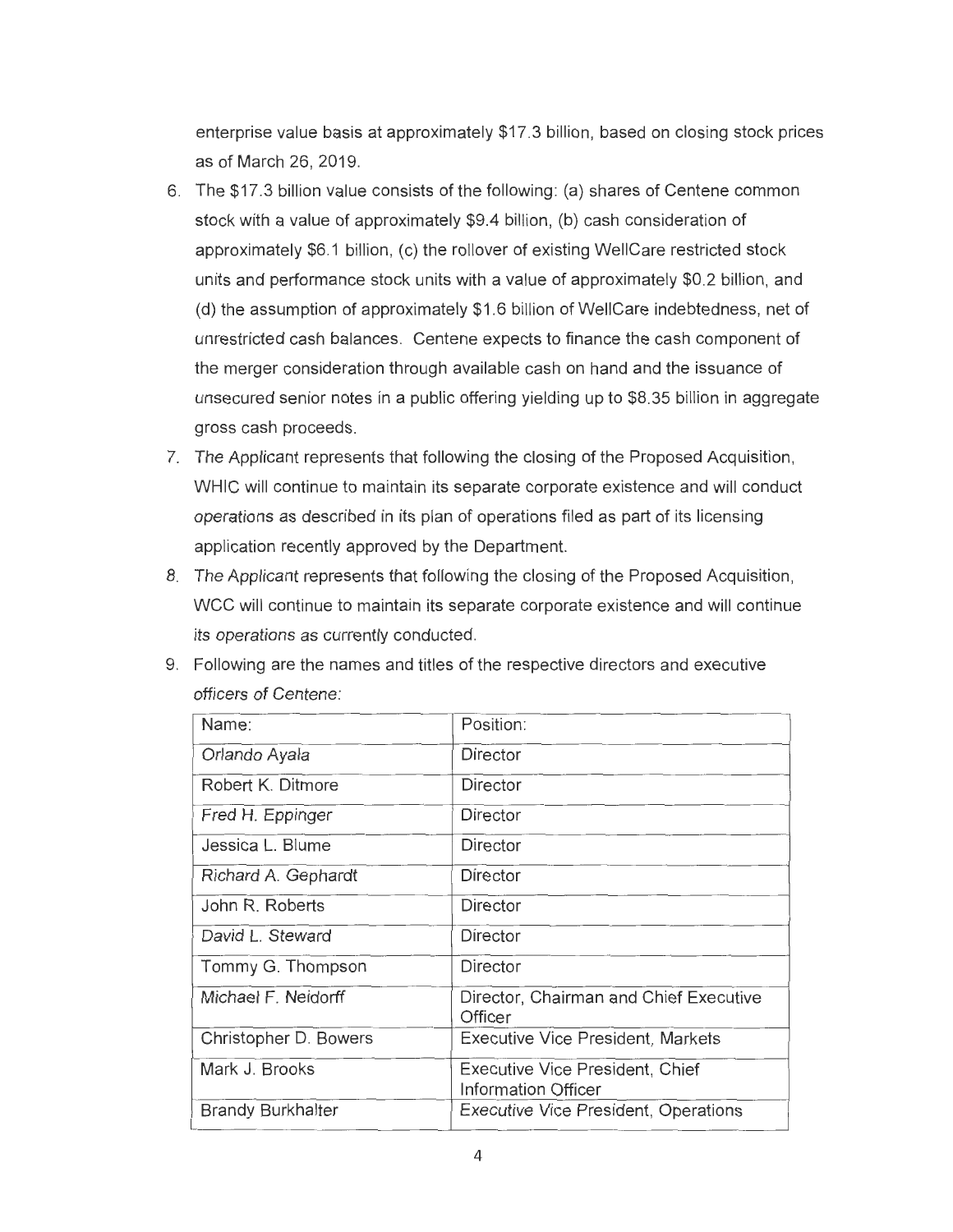| Jesse N. Hunter      | Executive Vice President, Mergers &<br>Acquisitions and Chief Strategy Officer |
|----------------------|--------------------------------------------------------------------------------|
| Christopher R. Isaak | Senior Vice President, Corporate<br>Controller and Chief Accounting Officer    |
| Jeffrey A. Schwaneke | Executive Vice President, Chief Financial<br>Officer and Treasurer             |
| Keith H. Williamson  | Executive Vice President, General<br><b>Counsel and Secretary</b>              |

- 10. The biographical affidavits of the members of the board of directors and officers of the Applicant included in the record of this proceeding and the files of the Department describe each individual's educational background, professional credentials, and employment history, and attests to the competence, experience and integrity of those individuals who would control the operation of the Applicant and indirectly the Domestic Insurers after the acquisition.
- 11 . Post-Acquisition, WellCare's board of directors will be comprised of three individuals, Michael Neidorff (Centene's Chief Executive Officer), Jeffrey Schwaneke (Centene's Chief Financial Officer and Treasurer) and Christopher Koster (Centene's Senior Vice President of Corporate Services). In addition, these individuals will serve as Post-Acquisition WellCare's executive officers.
- 12. The Applicant represents that it does not have any present plans to change the existing directors and executive officers of the Domestic Insurers. Following are the names and titles of the directors and executive officers of the Domestic Insurers Post-Acquisition:

# **WellCare Health Insurance of Connecticut, Inc.**

### **Directors**

| Name:             | Position: |
|-------------------|-----------|
| Andrew L. Asher   | Director  |
| Andrew W. Clifton | Director  |
| Michael T. Meyer  | Director  |

# **Officers**

| Name:             | Position:                                |
|-------------------|------------------------------------------|
| Andrew W. Clifton | President                                |
| Richard C. Fisher | Vice President & Chief Financial Officer |
| Michael W. Haber  | Vice President & Secretary               |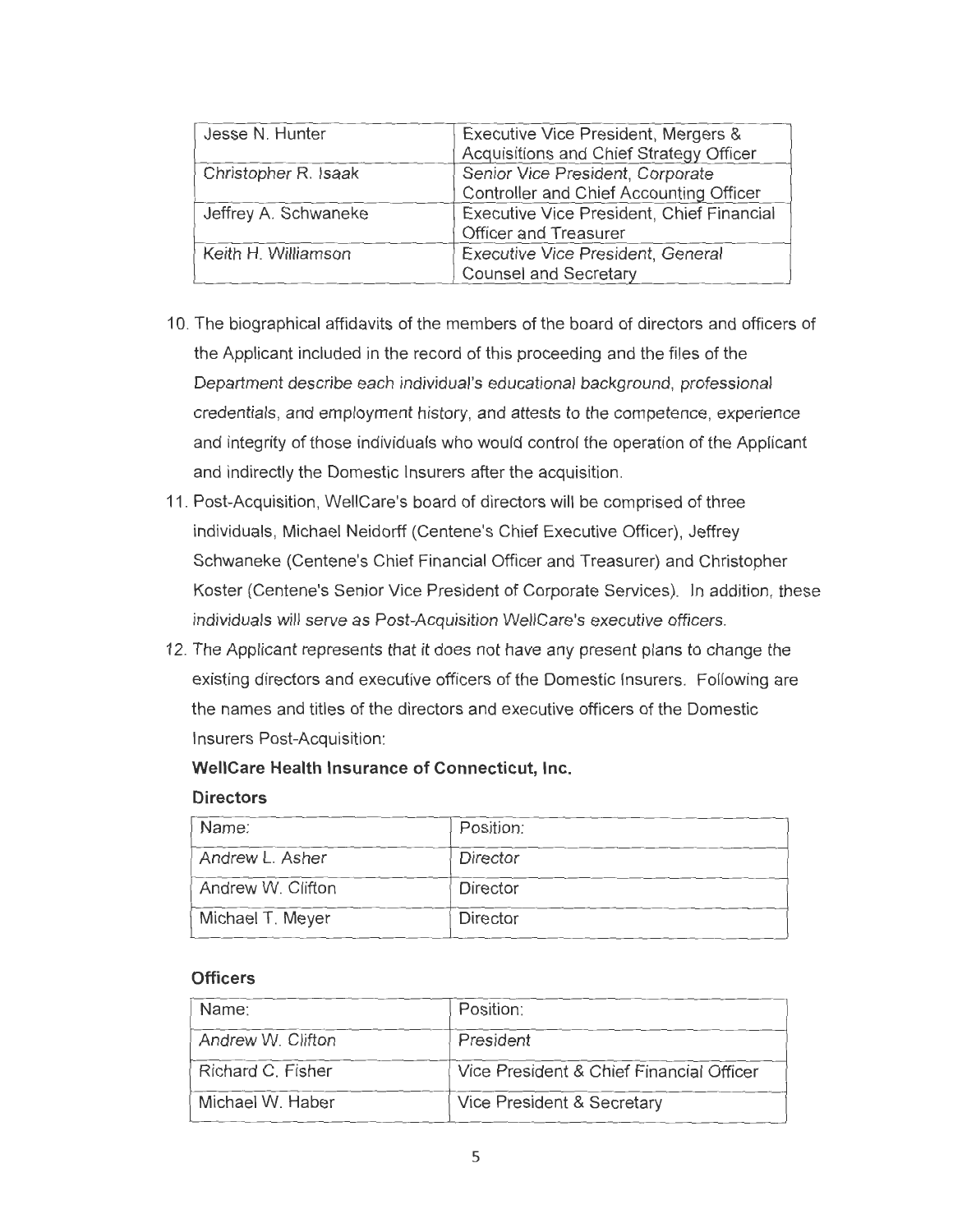| Goran Jankovic   | Vice President & Treasurer                                              |
|------------------|-------------------------------------------------------------------------|
| Michael T. Meyer | Vice President, Chief Accounting Officer,<br><b>Assistant Treasurer</b> |
| Tammy L. Meyer   | Vice President & Assistant Secretary                                    |

# **WellCare of Connecticut, Inc.**

#### **Directors**

| Name:             | Position: |
|-------------------|-----------|
| Andrew L. Asher   | Director  |
| Andrew W. Clifton | Director  |
| Michael T. Meyer  | Director  |

### **Officers**

| Name:             | Position:                                                                |
|-------------------|--------------------------------------------------------------------------|
| Andrew W. Clifton | President                                                                |
| Michael W. Haber  | Vice President and Assistant Secretary                                   |
| Richard C. Fisher | Vice President & Chief Financial Officer                                 |
| Goran Jankovic    | Vice President & Treasurer                                               |
| Michael T. Meyer  | Vice President, Corporate Controller,<br>Secretary & Assistant Treasurer |
| Tammy L. Meyer    | Vice President & Assistant Secretary                                     |

- 13. The biographical affidavits of the members of the directors and officers of the Domestic Insurers, post-acquisition, included in the record of this proceeding and the files of the Department describe each individual's educational background, professional credentials, and employment history, and attests to the competence, experience and integrity of those individuals who would control the operation of the Domestic Insurers after the Proposed Acquisition .
- 14. The Applicant represents that it has no present plans or proposals to cause the Domestic Insurers to declare any extraordinary dividend, liquidate the Domestic Insurers, to sell the assets of the Domestic Insurers (other than in ordinary course), to merge the Domestic Insurers with any person or persons or to make any other material change in the Domestic Insurers' business operations, corporate structure or management.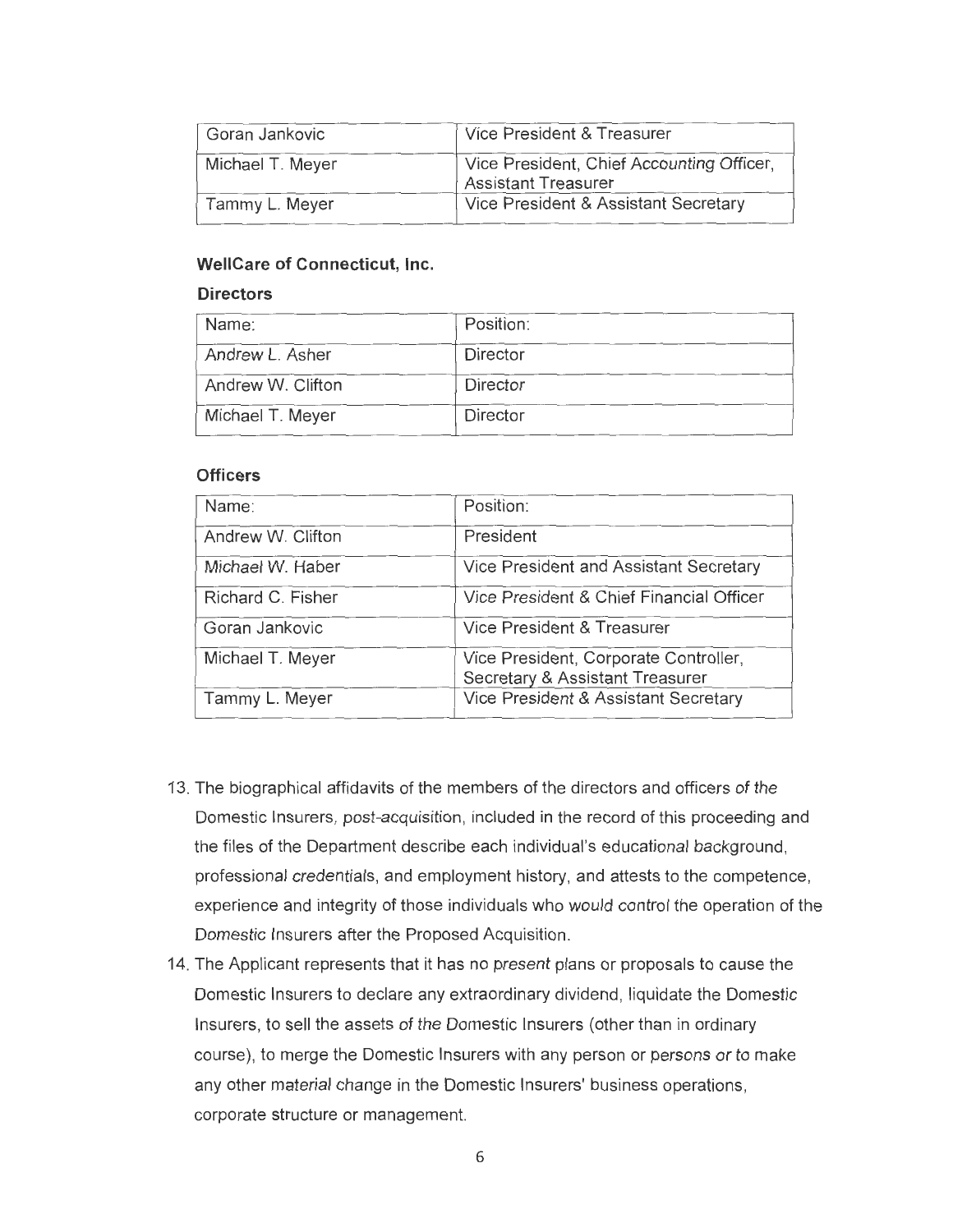- 15. The Applicant has represented that it does not contemplate moving the Domestic Insurers' books, records, documents, accounts, vouchers, and agreements from their current approved location and shall make all such items available for inspection by the Commissioner at any time.
- 16. Other than as disclosed in the Application, neither the Applicant, its affiliates nor, to the Applicant's knowledge, any of the Individuals associated with the Applicant holds of record or beneficially owns any voting securities of the Domestic Insurers or any of their respective controlling persons, including WellCare, except for (i) an investment by a wholly owned subsidiary of Centene in a third party investment fund which holds WellCare Common Stock (Centene's subsidiary's percentage ownership of WellCare Common Stock through such investment fund is valued at approximately \$75,000, and Centene's subsidiary holds no voting rights in respect thereof) and (ii) three shares of WellCare Common Stock owned by a trust of which a director of Centene is a co-trustee. Other than as disclosed in the Application, neither the Applicant, its affiliates nor, to the Applicant's knowledge, any of the Individuals associated with the Applicant have any right to acquire any voting securities issued by the Domestic Insurers or any of their respective controlling persons, including WellCare.
- 17. Other than as disclosed in the Application, there are no contracts, arrangements or understandings with respect to any voting security of the Domestic Insurers or any of their respective controlling persons in which the Applicant, its affiliates or the Individuals associated with the Applicant is involved, including but not limited to transfer of any of the securities, joint ventures, loan or option arrangements, puts or calls, guarantees of loans, guarantees against loss or guarantees of profits, division of losses or profits, or the giving or withholding of proxies.
- 18. During the last twelve ( 12) calendar months preceding the filing of the Application, neither the Applicant, its affiliates nor, to the knowledge of the Applicant, any of the Individuals associated with the Applicant has purchased any voting securities of the Domestic Insurers or any of their respective controlling persons, except for the investment by a wholly owned subsidiary of Centene in a third party investment fund which holds WellCare Common Stock, and three (3) shares of WellCare Common Stock owned by a trust of which a director of Centene is a co-trustee.
- 19. Neither the Applicant, its affiliates nor, to the knowledge of the Applicant, any of the Individuals associated with the Applicant, nor anyone based upon interviews or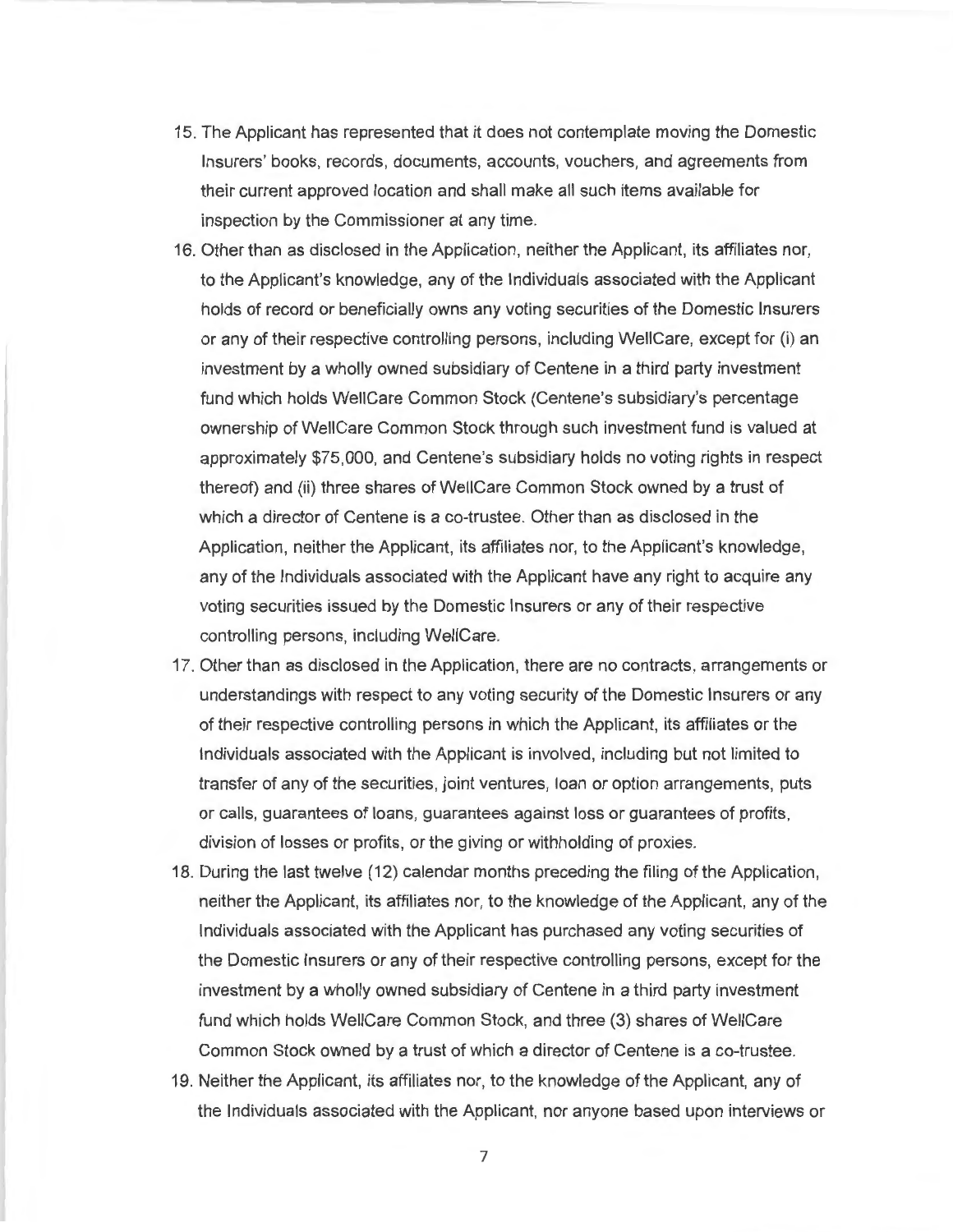at the suggestion of the foregoing persons has made any recommendations to purchase any voting securities of the Domestic Insurers or any of their respective controlling persons during the twelve ( 12) calendar months preceding the filing of the Application.

20. Except as disclosed in the Merger Agreement, there are no agreements, contracts or understandings made with any broker-dealer as to solicitation of voting securities of the Domestic Insurers or any of their respective controlling persons for tender with regard to the Proposed Acquisition.

#### **Ill. DISCUSSION**

The Insurance Commissioner is required to approve the Proposed Acquisition unless, after a public hearing, he finds that the proposed acquisition of control of the Domestic Insurers would result in any of the conditions set forth in General Statutes §§ 38a-132 (a) (1) through (6). These conditions will be addressed in turn.

## **(1) After the change of control, the Domestic Insurers would not be able to satisfy the requirements for the issuance of a license to write the line or lines of business for which it is presently licensed.**

General Statutes§ 38a-132 (a) (1) requires the Domestic Insurers to satisfy the requirements for the issuance of licenses to write the line or lines of business for which they are presently licensed following the proposed acquisition of control. The Domestic Insurers are currently licensed pursuant to General Statutes § 38a-41 and satisfy the requirements for the issuance of a license to write the lines of business for which they are licensed. The Applicant, through testimony and submissions, indicates that no changes will be made to the Domestic Insurers such that they would not be able to satisfy the requirements for the issuance of their licenses.

In addition to the financial requirement criteria set forth in General Statutes § 38a-72, the Department considers the location of a company's books, records and assets, and the management of the company when evaluating an insurer's ability to operate in this state pursuant to § 38a-41 . The Applicant, in testimony and submissions, has confirmed that books and records will remain in their present approved locations.

As noted in the Findings of Fact, the Applicant has no present plans or proposals to: (a) cause the Domestic Insurers to declare an extraordinary dividend; (b) liquidate the Domestic Insurers; (c) sell the Domestic Insurers' assets (other than in the ordinary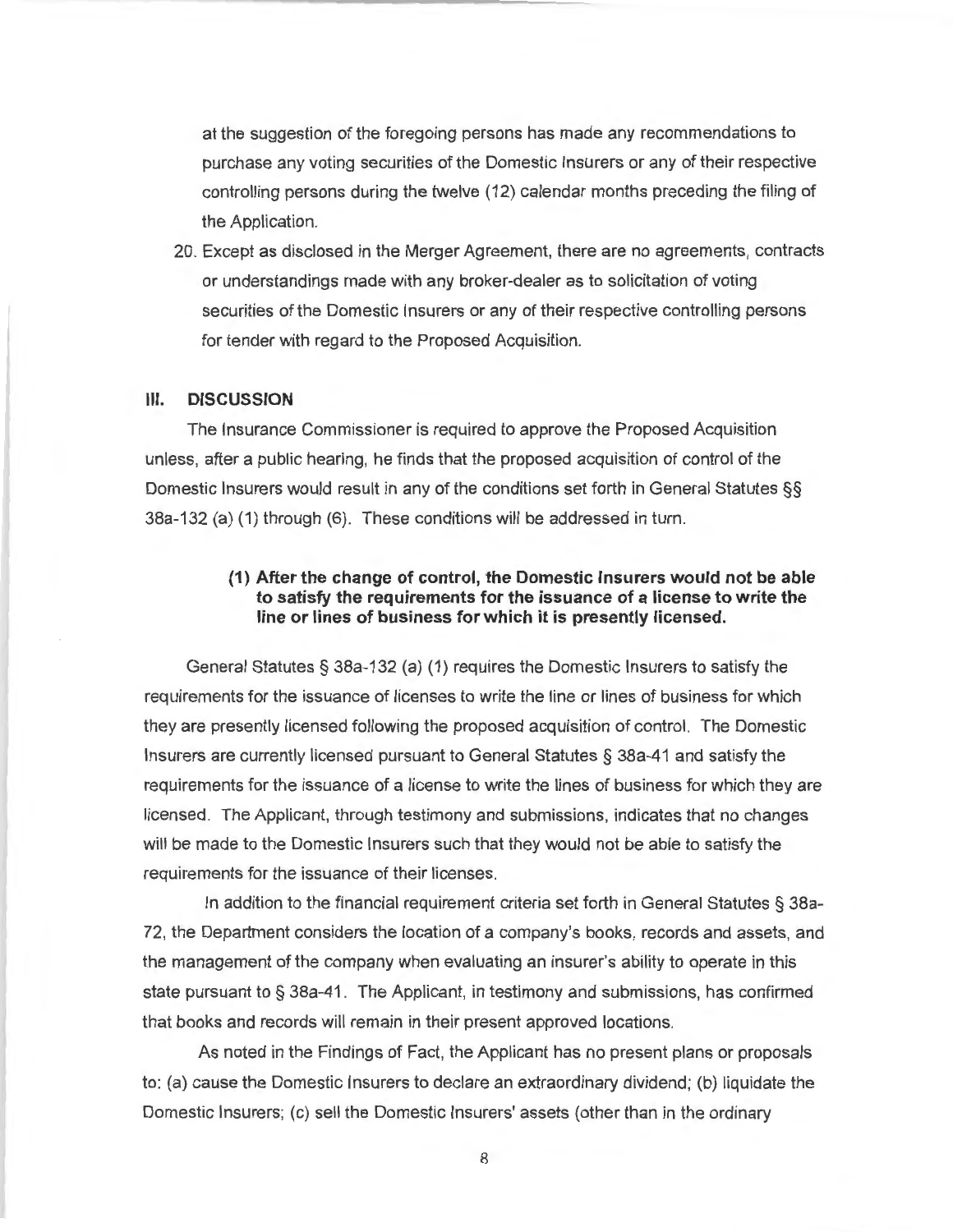course of business) or merge the Domestic Insurers with any person(s); or (d) make any other material change in the Domestic Insurers' business operations, corporate structure or management.

In pre-filed testimony, Christopher Koster stated:

Immediately following the Closing, the Domestic Insurers will continue to maintain their separate corporate existence. WellCare of Connecticut, Inc. will continue its operations as currently conducted, and WellCare Health Insurance of Connecticut, Inc. will conduct operations as described in its plan of operation filed as part of its licensing application recently approved by the Department, with no expected adverse effects to its members or policyholders.

In addition, the Applicant has no present plans or proposals to rebrand the Domestic lnsurers. 1

Moreover, based on the information contained in the biographical affidavits for the directors and officers of the Applicants, the competence, experience and integrity of the individuals who will be responsible for the governance and operation of the Domestic Insurers following the consummation of the proposed transaction, are such that the safe and expert operation of the Domestic Insurers will continue following the Proposed Acquisition.

Accordingly, the undersigned hereby finds that the evidence contained in the record supports a finding that the Domestic Insurers will be able to satisfy the requirements for the issuance of the necessary license of insurers for which they are presently licensed following completion of the Proposed Acquisition of control.

### **(2) The effect of the merger or other acquisition of control would be to substantially lessen competition of insurance in this state or tend to create a monopoly in Connecticut.**

General Statutes§ 38a-132 (a) (2) requires that the proposed transaction neither substantially lessen competition nor create a monopoly in Connecticut. In evaluating the effect of the proposed acquisition on competition in Connecticut, the Commissioner is required by General Statutes § 38a-132 (a) (2) (A) to consider the information required

<sup>&</sup>lt;sup>1</sup>Christopher Koster Pre-Filed Affadavit, p. 10 (September 8, 2019).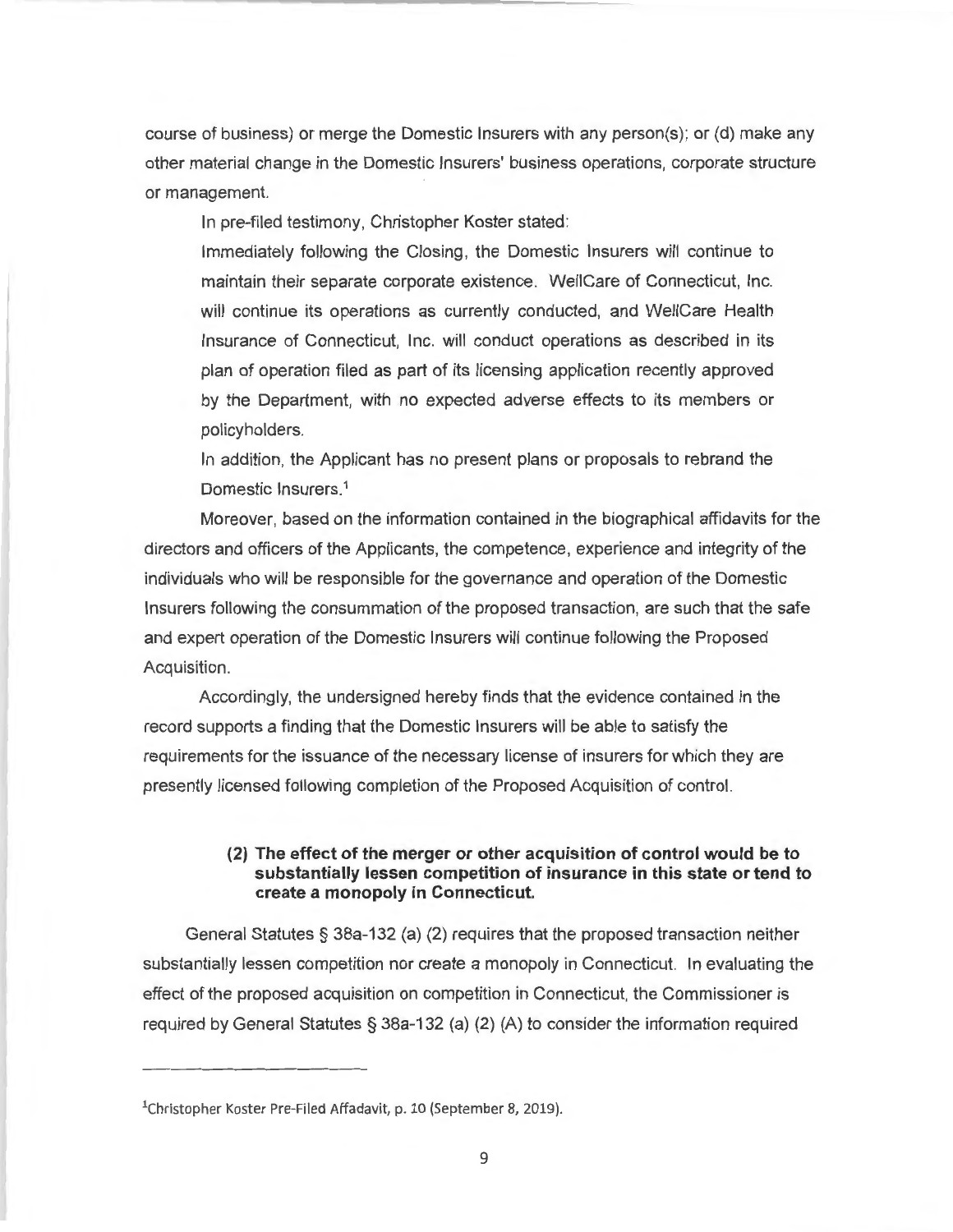under General Statutes§ 38a-131 (c) (1) and the considerations specified in General Statues § 38a-131 (d) (1). In this regard, the Commissioner must consider the percentages of market shares of the Applicant and affiliates and the Domestic Insurers and the market in which the insurers compete, as set forth in § 38a-131 (d) (1). If certain quantitative criteria are met, then there is prima facie evidence that the competitive standard has been violated. (See§ 38a-131 (d) (1)).

General Statutes § 38a-131 (d) (2) defines "market" as the relevant product and geographical markets. In determining the relevant product and geographical markets, § 38a-131 (d) (2) specifies that in the absence of sufficient information to the contrary, the relevant product market shall be the direct written insurance premium for a line of business as used in the annual statement insurers doing business in this state are required to file with the Commissioner, and the relevant geographical market shall be Connecticut.

In all lines of business, the Proposed Acquisition meets the exemption standard set forth in General Statutes§ 38a-131 (b) (4) (B) because the transaction would not result immediately in any increase in market share in any line of insurance in Connecticut held by the Applicant or the Domestic Insurers. Based on 2017 premium information (the latest available on the date of filing of the original Form A) obtained from S&P Global Market Intelligence (formerly SNL Financial), which sources the data from the National Association of Insurance Commissioners (NAIC), there is no overlap in any line of business of the health annual statements written by the Domestic Insurers and the Applicant. Specifically, in Connecticut, in 2017, WellCare only reported premium in the following two lines of business: (1) Disability, Long-Term Care, Stop Loss & Other Health, and (2) Title **XVIII** Medicare. In the same year, Centene only reported premium in Connecticut for the Medicare Supplement line of business. 2

Accordingly, the undersigned hereby finds that, based on the evidence contained in the record of this proceeding , the effect of the acquisition of control of the Domestic Insurers by the Applicant will not substantially lessen competition of insurance in this state or tend to create a monopoly in Connecticut.

## **(3) The financial condition of the acquiring party is such as might jeopardize the financial stability of the Domestic Insurers or prejudice**

<sup>2</sup> See Amended Form A Statement, p. 27 (August 16, 2019).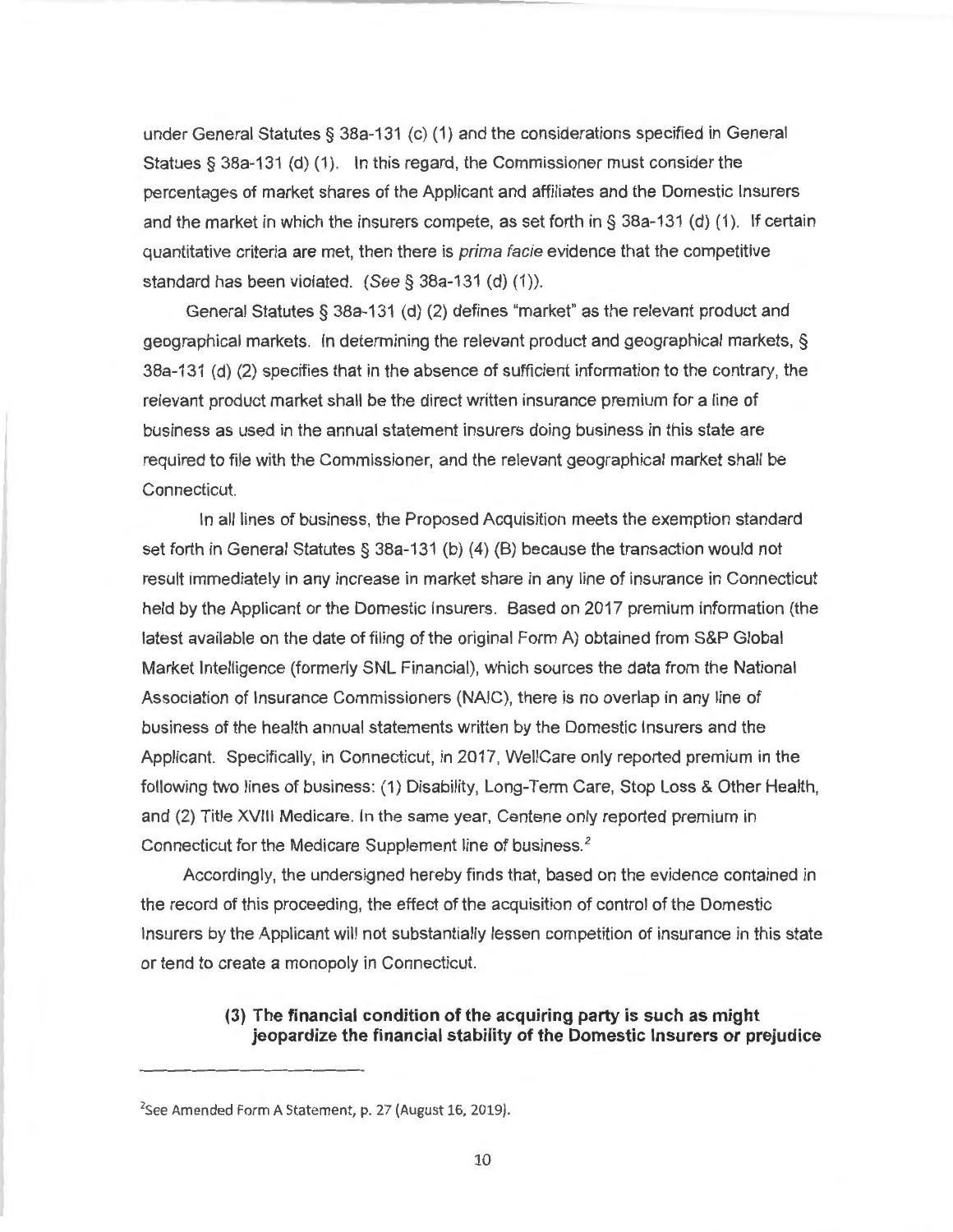#### **the interests of its policyholders.**

General Statutes§ 38a-132 (a) (3) requires that the financial condition of any acquiring company be in sufficiently sound financial condition so as not to jeopardize the financial stability of the Domestic Insurers or prejudice the interests of its policyholders.

Mr. Koster testified that; "[t]he financial condition of Centene Corporation is quite strong. It has in [excess] of \$30 billion of total assets, in excess of \$10 billion of net assets, more than \$4 billion in statutory reserves on account across the country, and greater than \$11 billion in shareholder equity. The combination of the two businesses will in fact enhance the financial position of the Domestic Insurers as well as the Domestic Insurers' related companies under the WellCare umbrella across the country."3

Based on the information entered into the record of this proceeding, including the Application and the testimony of Mr. Koster, the undersigned hereby finds that there is no evidence indicating that the financial condition of the Applicant might jeopardize the financial condition of the Domestic Insurers, or prejudice the interests of its policyholders.

> **(4) The plans or proposals of the acquiring party to liquidate the Domestic Insurers, sell their assets or consolidate or merge them with any person, or make any other material change in the business or corporate structure or management, are unfair and unreasonable to policyholders of the Domestic Insurers and not in the public interest.**

General Statutes§ 38a-132 (a) (4) requires that the acquiring party not be contemplating any material changes in the business of the Domestic Insurers that would be unfair and unreasonable to policyholders, or otherwise would not be in the public interest.

Mr. Koster testified that; "[t]he Applicant has no plans to liquidate, sell, consolidate or merge the Domestic lnsurers." 4 As previously mentioned, Mr. Koster's pre-filed testimony states that following the Closing the Domestic Insurers will continue to maintain their separate corporate existence and will continue their operations (or plan of operations) as currently conducted.

Accordingly, based on the information entered into the record of this proceeding , the undersigned hereby finds that there are no material plans or proposals for the

<sup>&</sup>lt;sup>3</sup>Hrg. Transcr. 22:5-14 (September 11, 2019).

<sup>&</sup>lt;sup>4</sup>ld. 22:24-23:1.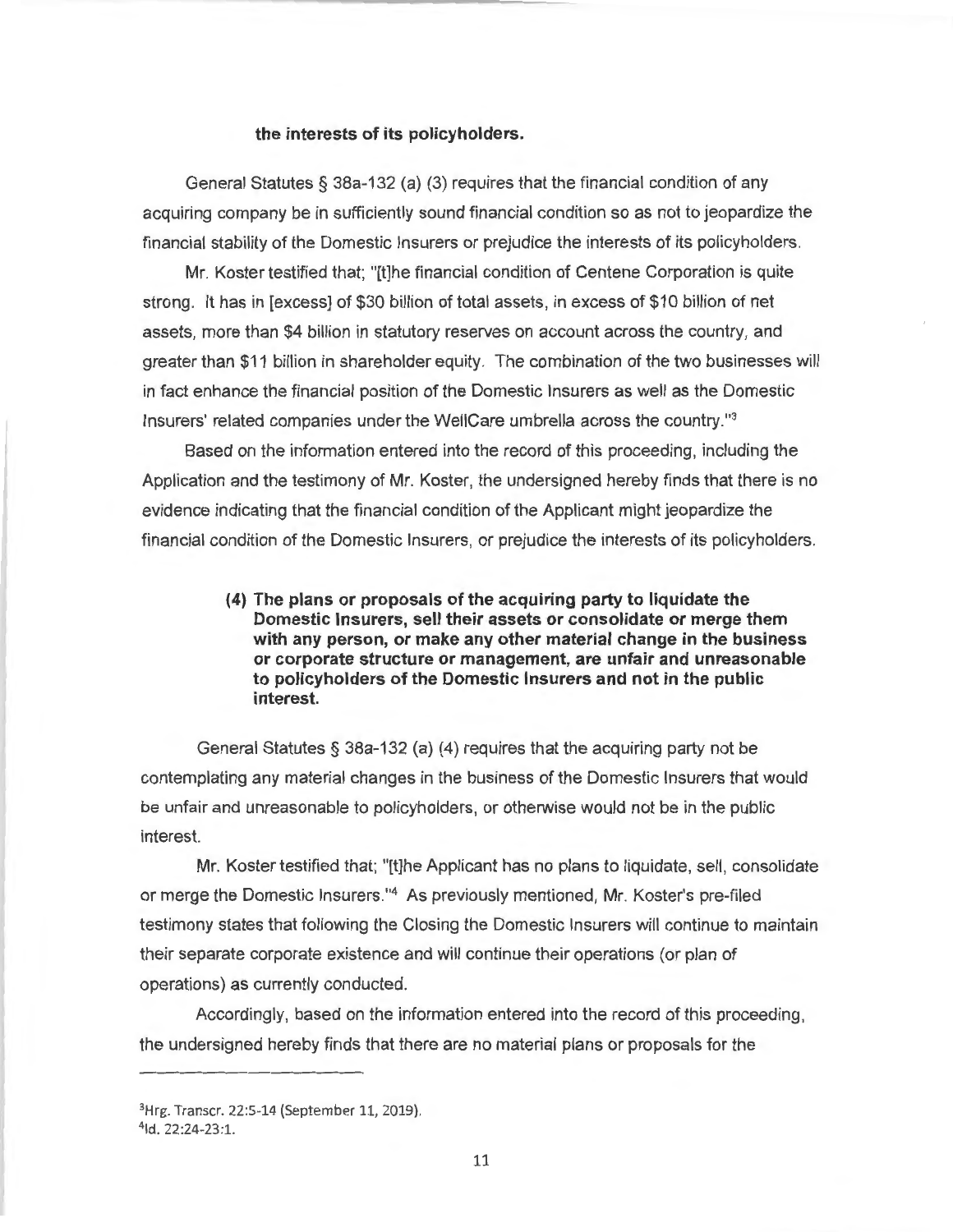Domestic Insurers that are unfair and unreasonable to policyholders of the Domestic Insurers or not in the public interest.

## **(5) The competence, experience and integrity of those persons who would control the operation of the Domestic Insurers are such that it would not be in the interest of the policyholders of the Domestic Insurers and of the public to permit the merger or other acquisition of control.**

General Statutes§ 38a-132 (a) (5) requires that the competence, experience and integrity of those persons who would control the operation of the Domestic Insurers postacquisition be of sufficient quality so as not to be prejudicial or contrary to the interests of the policyholders and of the public. The record includes the biographical affidavits and third party reports of those individuals who serve as members of the board and as officers of the Applicant. The biographical affidavits disclose each individual's education background, professional credentials and their employment history. In addition, the Applicant has represented, and the biographical affidavits confirm, that during the last ten (10) years, none of the directors or officers of the Applicant have been convicted in a criminal proceeding (excluding minor traffic violations) or have been convicted or otherwise penalized for violating any federal or state law regulating the business of insurance, securities or banking. During the last ten (10) years , none of the directors or officers of the Applicant have been the subject of any proceeding under the Federal Bankruptcy Code, or have been affiliated with a business or organization which has been subject to such proceeding.

Furthermore, no director or officer of the Applicant have had a revocation, suspension or disciplinary sanction imposed against him or her by a governmental agency. None of the filed biographical affidavits contain any information that reflects negatively on the integrity of these individuals.

Mr. Koster testified that:

The Applicant has no plans to change any of the directors or officers of the domestic insurance companies. Each of the two Domestic Insurers has three directors and six executive officers. I have had the opportunity to review biographical affidavits of all of those individuals and find them to be highly competent individuals with extensive experience and high integrity. Additionally, the Applicant itself has nine directors and eight executive officers. I have had the privilege of working with each of these individuals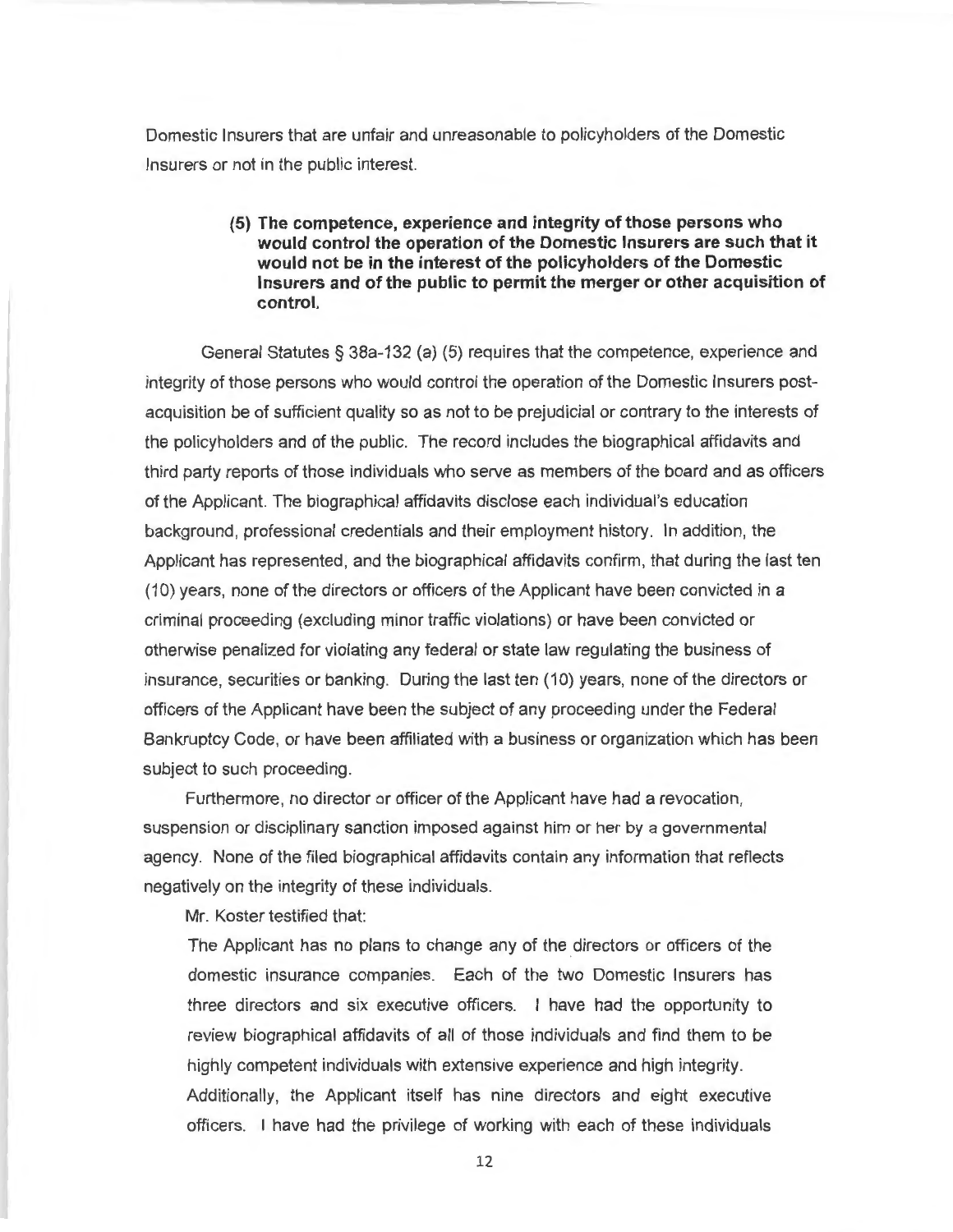over the last several years, have also reviewed their biographical affidavits, and find them additionally to be highly competent individuals with extensive experience and high integrity. 5

Accordingly, the undersigned hereby finds that the competence, experience, and integrity of those persons who would control the operations of the Domestic Insurers after completion of the Proposed Acquisition are sufficient to indicate that the interests of policyholders of the Domestic Insurers and of the public will not be jeopardized by the Applicant's acquisition of control of the Domestic Insurers.

## **(6) The acquisition of control of the Domestic Insurer is likely to be hazardous or prejudicial to those buying insurance.**

General Statutes§ 38a-132 (a) (6) requires that the proposed acquisition not be hazardous or prejudicial to the insurance buying public.

Mr. Koster testified that:

The merger transaction will create one of the premier health insurance companies across the country. The combined company will continue to be the leader in the providing of Medicaid solutions to members across the country as well as marketplace solutions. It will be among the leaders in providing Medicare Advantage products to individuals across the United States. The combination will make both entities stronger.

It will allow them to continue their core philosophy of localized management, local presence in the community, local branding while allowing for the increased investment in scale necessary to achieve national class systems, medical management advances, value-based contracting strategies and the like, all of which will tend to bend the cost curve to the good in favor of the states that we service, serve across the country as well as the members that we provide health care services for. 6

Based on the financial strength of the Applicant, the commitments contained within the Agreement, the competence, experience and integrity of those persons who would control the operation of the Domestic Insurers post-acquisition, the testimony of Keith

51d. 23:10-25.  $61d. 24:5-23.$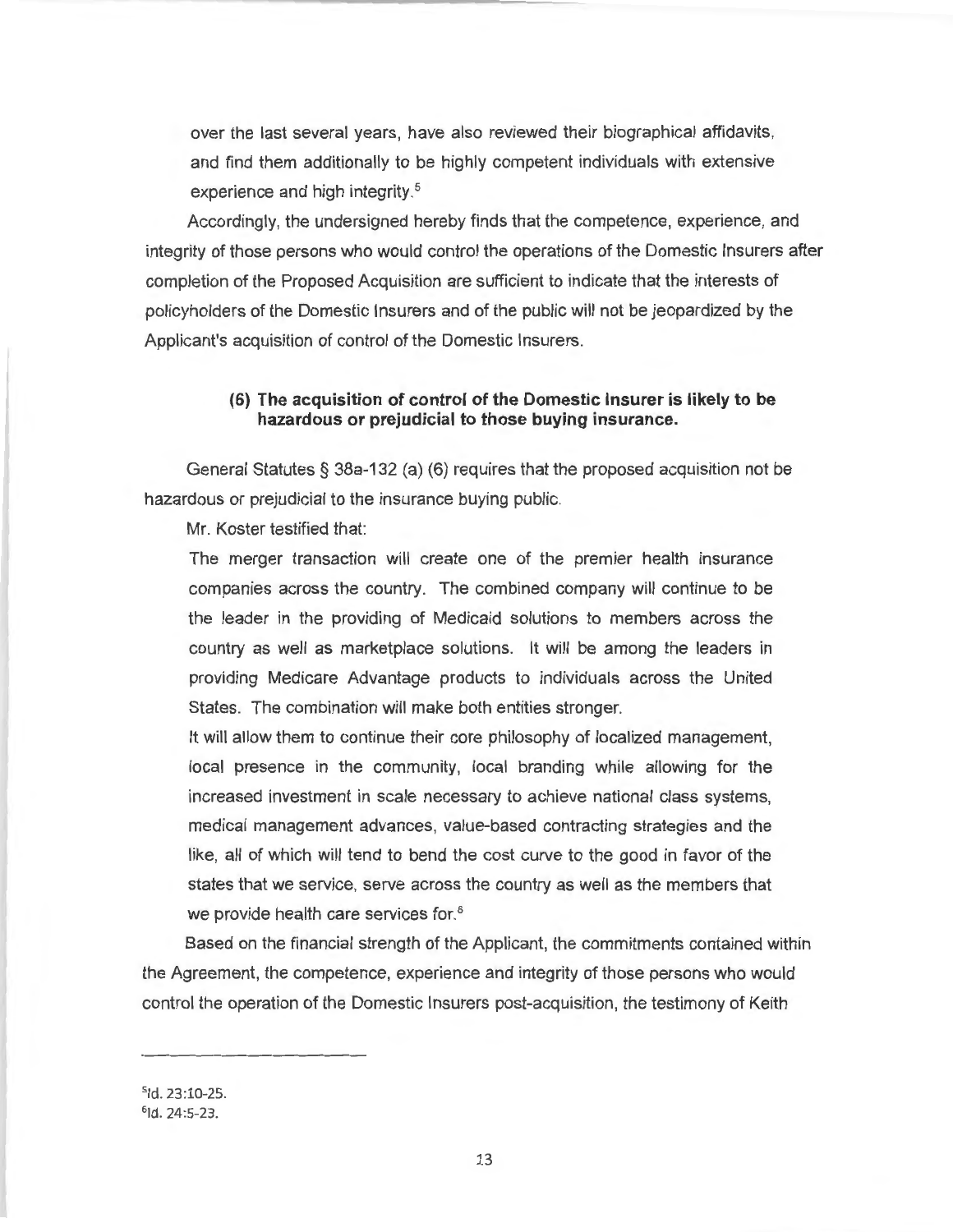Williamson, Christopher Koster, Lisa Brubaker, and Lisa Wright, the Proposed Acquisition is not likely to be hazardous or prejudicial to those buying insurance.

Accordingly, assuming compliance with the Applicant's commitments as set forth in the record and with all of Connecticut's insurance statutes and regulations, the undersigned hereby finds that it is reasonable to conclude that the Proposed Acquisition is not likely to be hazardous or prejudicial to those buying insurance.

#### **IV. RECOMMENDATION**

Based on the foregoing Findings of Fact and Discussion, the written and oral testimony and exhibits submitted to the Department, and the record of the September 11 , 2019 public hearing, the undersigned hereby concludes that no condition justifying disapproval listed in General Statutes§ 38a-132 (a) is present with respect to completion of the Proposed Acquisition. Accordingly, the undersigned recommends that the Commissioner find, pursuant to § 38a-132 (a) that after the Proposed Acquisition of control (i) the Domestic Insurers will be able to satisfy the requirements for the issuance of a license for the lines of business for which they are presently licensed; (ii) the effect of the acquisition of control will not substantially lessen competition of insurance in this state or tend to create a monopoly herein; (iii) the financial condition of the Applicant is not such as might jeopardize the financial stability of the Domestic Insurers or prejudice the interests of their policyholders; (iv) the Applicant's plans or proposals for the Domestic Insurers are not unfair and unreasonable to the policyholders of the Domestic Insurers and are in the public interest; (v) the competence, experience and integrity of the management of the Applicant and Domestic Insurers are such that it would be in the interest of the policyholders of the Domestic Insurers and of the public to permit the Proposed Acquisition; and (vi) completion of the Proposed Acquisition is not likely to be hazardous or prejudicial to those buying insurance.

Accordingly, the undersigned recommends that the Commissioner issue the following orders:

1. The Application of the Applicant in which it seeks approval to acquire control of the Domestic Insurers is hereby approved.

2. The Applicant and Domestic Insurers shall conduct their operations consistent with the representations, disclosures and commitments as set forth in the record of this proceeding and proposed final decision.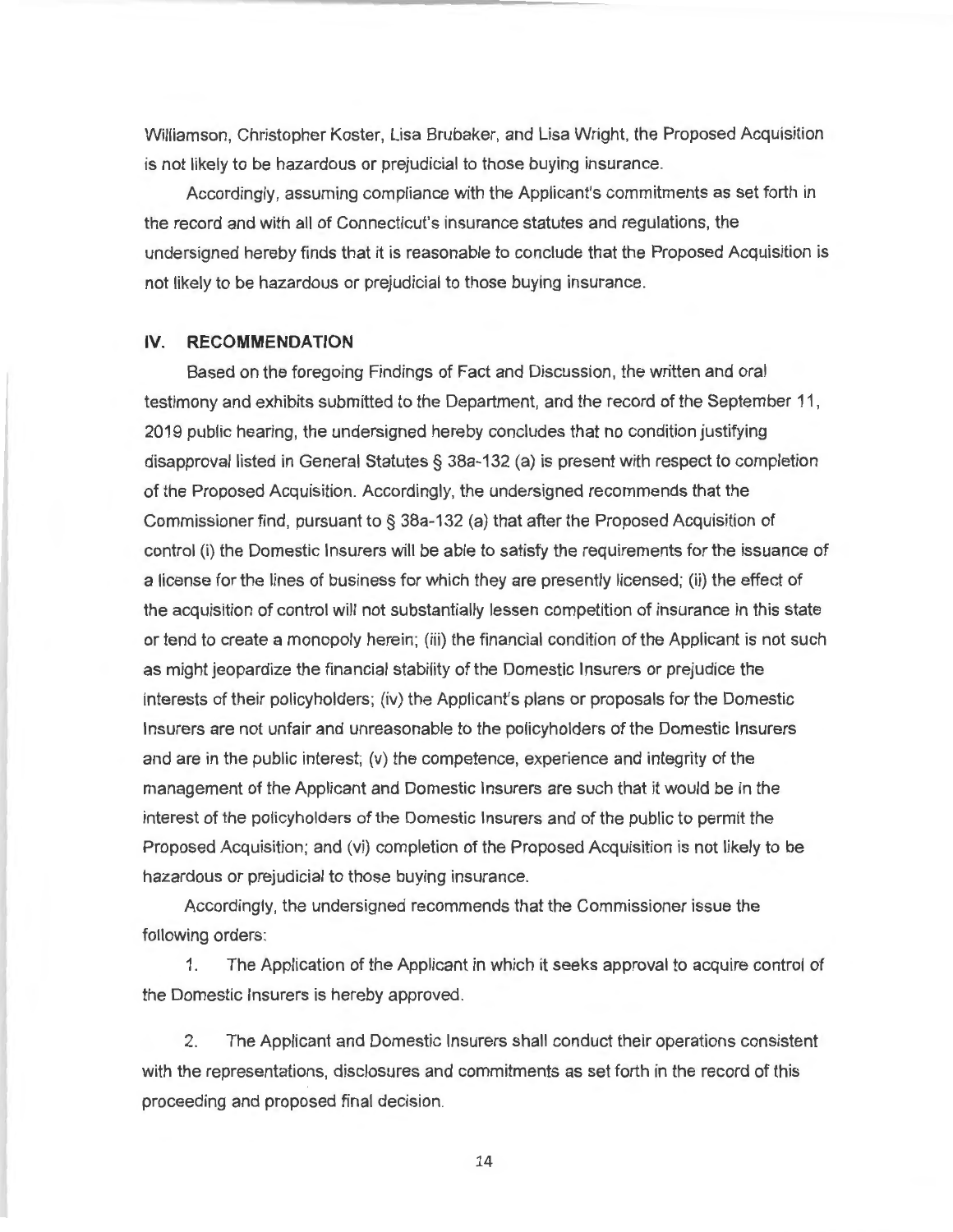3. The Applicant shall provide the Department with written confirmation of the consummation of the acquisition of control by the end of the month in which the acquisition takes place.

4. The Applicant shall provide the Department with written details of the final purchase price after all adjustments used to complete the acquisition.

5. The Applicant shall provide the Department with the names and titles of those individuals who will be responsible for filing an amended Insurance Holding Company System Annual Registration Statement pursuant to section 38a-138-10 of the Regulations of Connecticut State Agencies.

6. Within fifteen (15) days following the end of the month in which the Proposed Acquisition is consummated, the Domestic Insurers shall file an amended Insurance Holding Company System Annual Registration Statement pursuant to section 38a-138-10 of the Regulations of Connecticut State Agencies.

7. For the two (2) year period following the consummation of the Proposed Acquisition, prior approval of the Commissioner will be required with respect to any dividends paid by the Domestic Insurers.

8. The Domestic Insurers shall maintain employee levels at least consistent with the current staffing levels of fifty-one (51) persons located in Connecticut and the offices of WellCare of Connecticut, Inc. will remain in Connecticut for at least four (4) years following the consummation of the Proposed Acquisition.

9. The Domestic Insurers shall continue to maintain their books and records in their current approved locations and shall make all such items available for inspection by the Commissioner at any time.

10. If the Proposed Acquisition is not Consummated within three (3) months of the date of this Order and the Applicant intends to consummate the Proposed Acquisition, the Applicant shall submit to the Commissioner a statement, which shall include (i) the reason for the Applicant's inability to consummate the Proposed Acquisition; (ii) any material changes in the information contained in the Application; and (iii) the current financial statements of the Applicant and the Domestic Insurers.